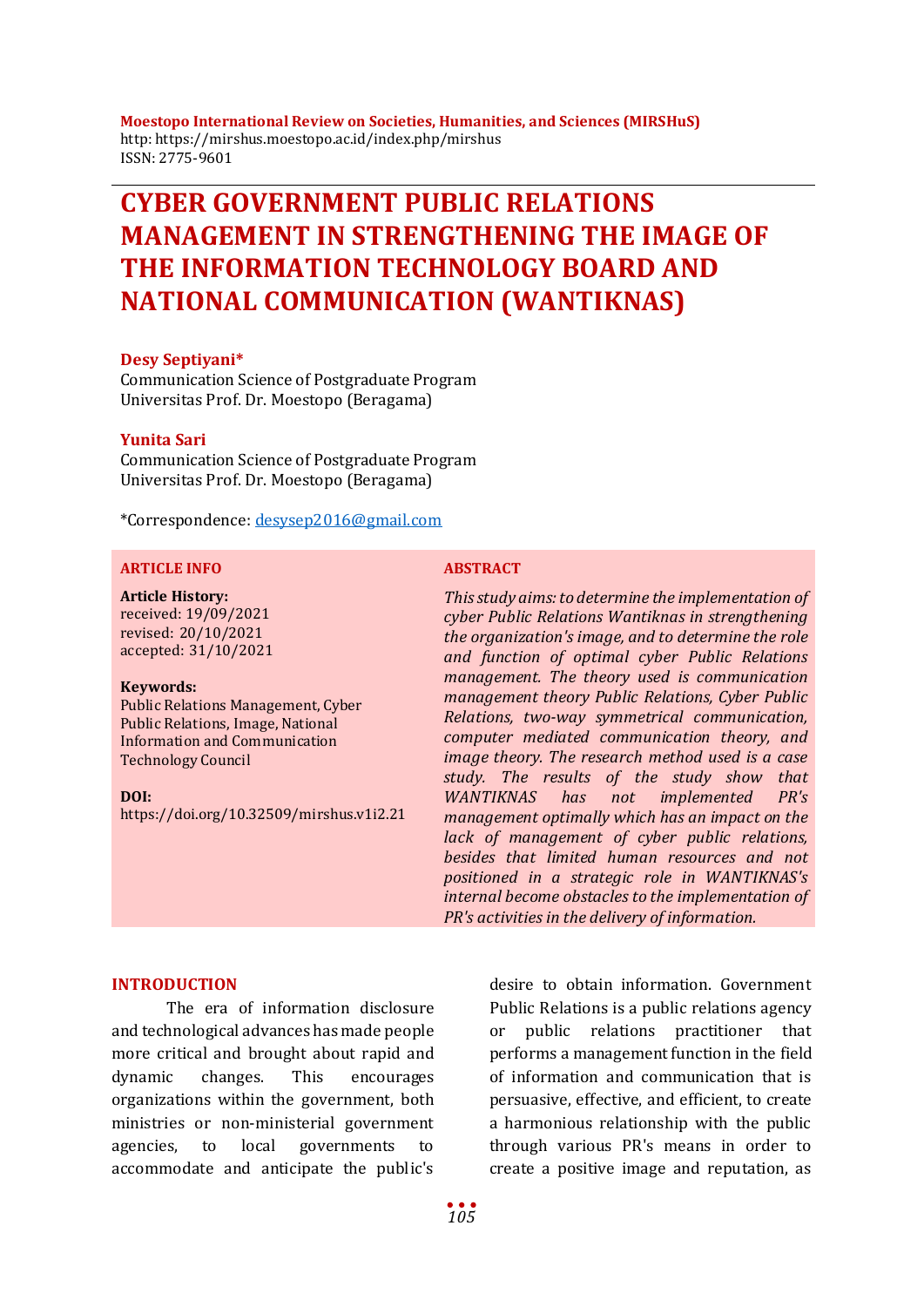well as to promote public relations. promote government policies and programs. *Introduction*

The era of information disclosure and technological advances has made people more critical and brought about rapid and dynamic changes. This encourages organizations within the government, both ministries or non-ministerial government agencies, to local governments to accommodate and anticipate the public's desire to obtain information. Government Public Relations is a public relations agency or public relations practitioner that performs a management function in the field of information and communication that is persuasive, effective, and efficient, to create a harmonious relationship with the public through various PR's means in order to create a positive image and reputation, as well as to promote public relations. promote government policies and programs.

The National Information and Communication Technology Council (WANTIKNAS) is one of the institutions that focuses on the field of Communication Information Technology, by implementing public interaction and communication with the public through digital media by utilizing social media Instagram, Facebook, YouTube, to the use of websites as official pages that describe organizational identity. So it is important for organizations to implement Cyber Public Relations well in building a corporate image. However, on the other hand, it can be a threat if it is not managed properly.

Cyber Public Relations is the activity of a Public Relations (PR's) who uses Cyber World (cyber world) in establishing cooperation. The use of cyber PR's becomes very effective, especially when there is a communication crisis, identifying problems, interactive management and communication. The number of digital platforms in Public Relations activities makes Cyber Public Relations management a

must to be able to manage and strategize digital messages on all platforms used to have an impact on strengthening the organization's image. Based on the description above, this study aims to: determine the implementation of cyber Public Relations Wantiknas in strengthening the organization's image, and to determine the role and function of optimal cyber Public Relations management.

Previous research that forms the basis of this research is a similar research<br>with the title PUBLIC RELATIONS with the title PUBLIC RELATIONS MANAGEMENT IN IMPROVEMENT EFFORT SCHOOL IMAGE (CASE STUDY AT AL HIKMAH SMP SURABAYA) The purpose of this study was to determine and describe , among others, (1) public relations planning in improving imaging junior high school in Al Hikmah Surabaya. (2) The implementation of public relations in order to improve imaging in junior high school Al Hikmah Surabaya. (3) Evaluation of public relations in order to improve imaging in junior high school Al Hikmah Surabaya. (4) Efforts made in efforts to improve community relations in SMP Al Hikmah Surabaya. This study used a qualitative research approach with a case study research design. Data collection techniques were used: (1) Interviews (2) Observation (3) Documentation Studies. Analysis using (1) Data reduction (2) Presentation of data (3) Verification of the data or conclusions. To ensure the validity of data that is (1) Credibility (2) Transferability (3) dependability (4) Confirmability. (Harini, 2014)

The results showed that. First , public relations planning in improving imaging in junior high school Al Hikmah Surabaya involving all school administrators with an agenda all public relations activities as well as good planning and detailed program through annual meetings. Second, the implementation of public relations in SMP Al Hikmah Surabaya implemented according to plan which tasks publicist informs all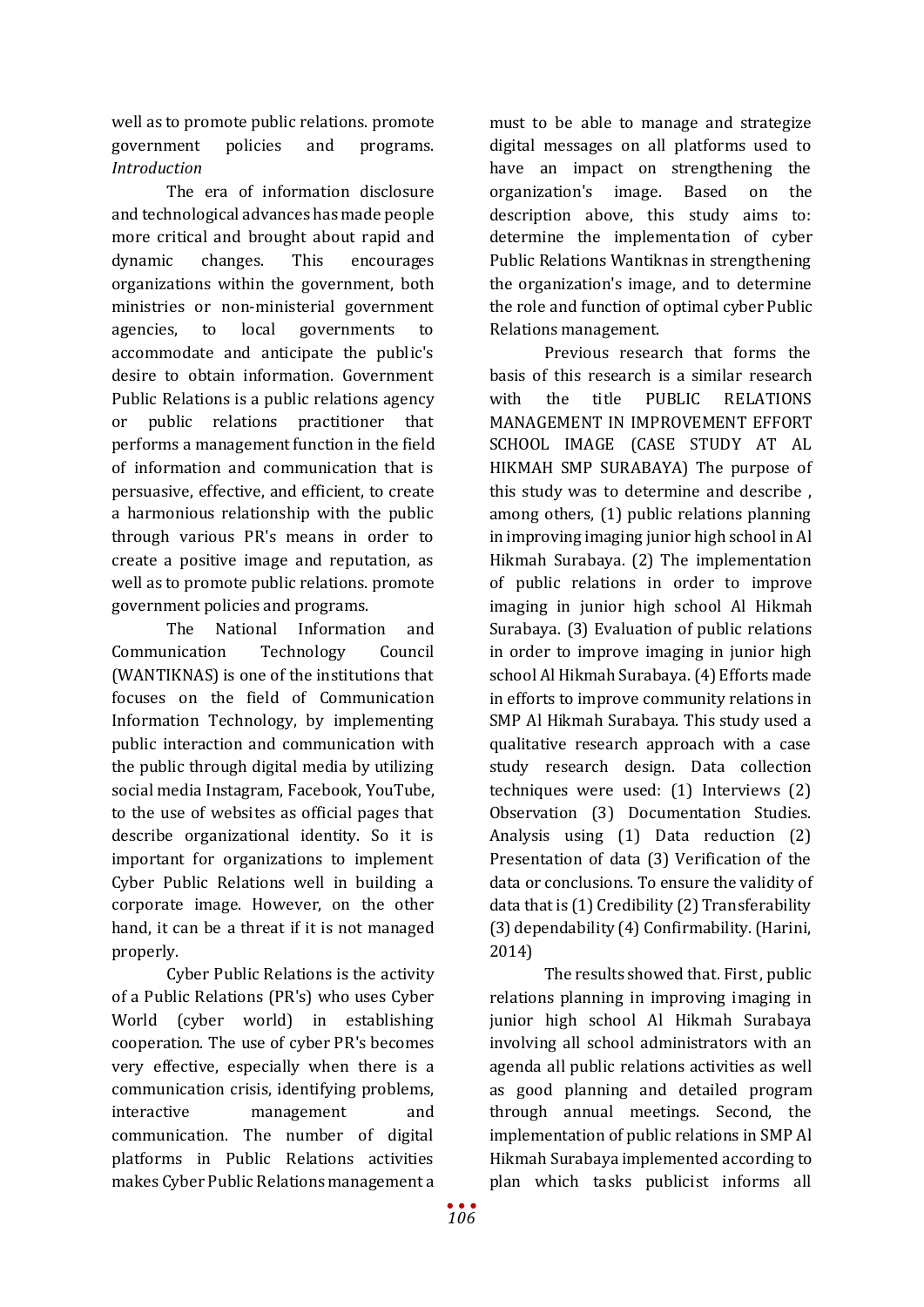activities at the school to be known to the public. Third, the evaluation of public relations in SMP Al Hikmah Surabaya performed according to standard school services, an evaluation conducted by external parties and internal party school. Fourth , efforts are made in improving community relations in SMP Al Hikmah<br>Surabaya with increased giving of Surabaya with increased giving of information to the public, update information through the means of information held by the school such as school magazines, school websites and the media means information or other information.

Public Relations (PR) first developed in America starting around the 1900s which was pioneered by Ivy Lee with "The Declaration of Principles" which is considered "the Father of Public Relations" because of its declaration of principles. The history of the development of Public Relations according to Ivy Lee as initial understanding of the development of public relations in Indonesia, because this concept is related to the position in top management and public relations has full authority in disseminating all fact-based information to the public.

Public Relations, Effendy (2006), classified public relations into two, namely the central government public relations and local government public relations. The classification made by Sam Black in Effendy (2006), looks more at the context of the organization and working mechanism of the central government public relations and local government public relations. According to him, they have the same task, although the scope is different.

Government Public Relations (GPR's) is a priority program to ensure the public knows what the government is doing and participate in development. The implementation of GPR is carried out in accordance with Presidential Instruction Number 9 of 2015 concerning the

Management of Public Communication. The work base of Government Public Relations is the continuous management of information and communication to gain public understanding and support for Government Programs and Policies (kominfo.go.id).

According to Cutlip & Center in Ruslan (2010), "The process of four stages or the main steps of implementing PR's activities", as follows: a. Research and Listening (Research-Listening), b. Planning and Decision Making (Planning-Decission) c. Communicating and Implementation (Communication-Action) d. Evaluate (Evaluation). (Harini, 2014). Public Relations Management (PR's) is the process of planning, implementing, and evaluation of communication activities supported by the organization. Likewise with the management of Cyber Public Relations in realizing a positive image of the organization in the public eye, because one of the goals of an organization's Public Relations activities is to form a positive image in the eyes of the public as a whole (Erliansyah, 2017).

Cyber Public Relations or E-PR is a Public Relations initiative that uses the internet as a means of publicity (Julius Onggo 2004). Meanwhile, according to Deena-doejek (2007) in research (Dewi, 2019), Cyber Public Relations is a public relations activity carried out through cyberspace or cyberspace or known as the internet which is the application of ICT (Information and Communication Technologies) devices to PR needs. According to research by Inez Gabrina and Suharyanti (2014) to be able to achieve success in conducting online public relations practices, there are five basic elements of online public relations that must be considered by public relations practitioners. These elements, as described by Phillips & Young (2009) are transparency, porosity, the internet as an agent, richness in content, and reach. Grunig's research in Ardianto (2004) suggests that a very effective Public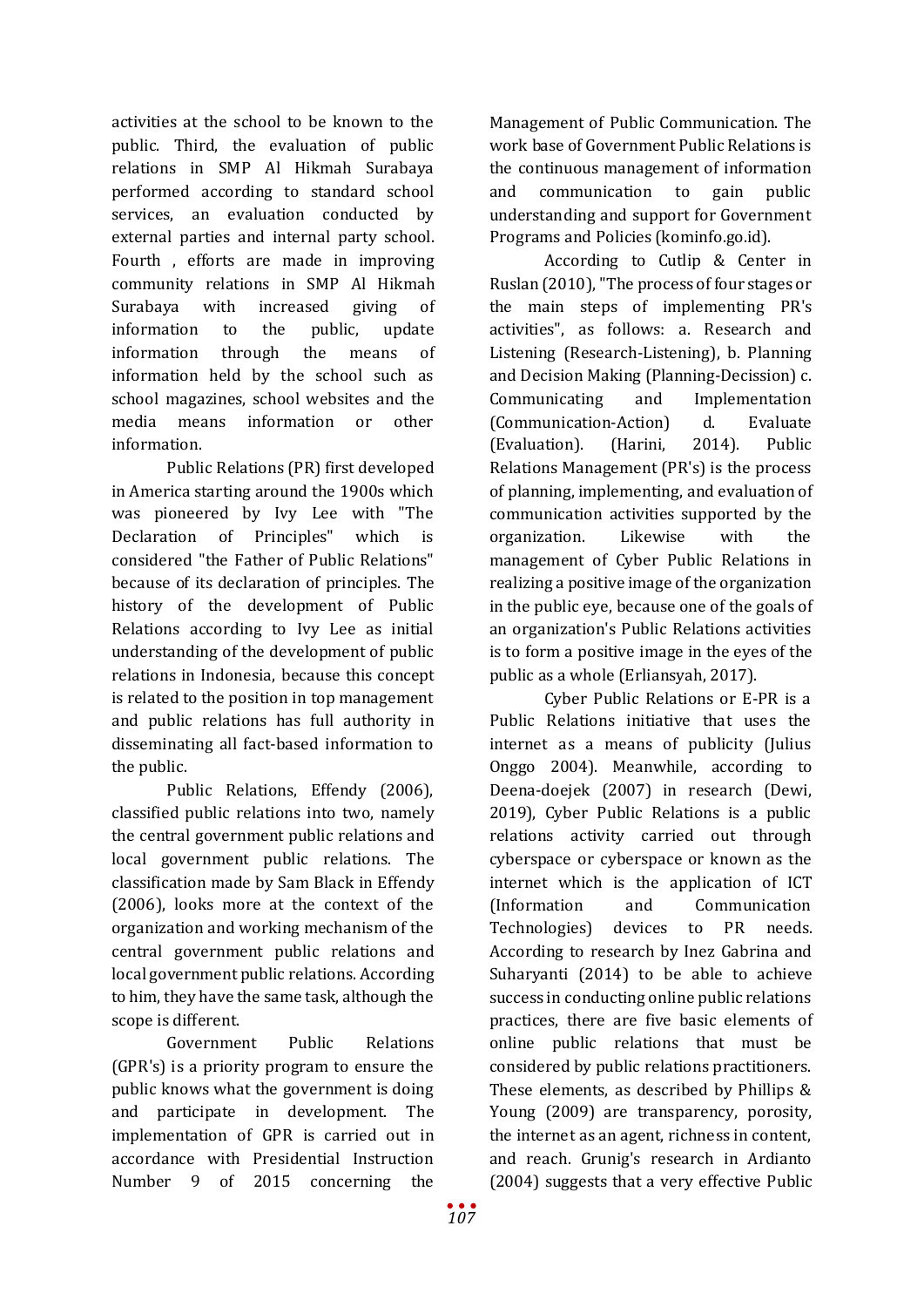Relations action is carried out through what he has called the two-way symmetrical model. Public Relations here is based on the strategy of using research and communication used to manage conflict and increase strategic public understanding. In plain language, the two-way symmetric model explains that it is better to speak and listen than just talk, and to negotiate with the public rather than try the power to change them (public) In the research of Tahoba (2011) explained that the two-way symmetrical model describes a balanced, reciprocal two-way propaganda communication or campaign. This model uses communication techniques to solve or avoid conflicts and improve public understanding strategically. According to Lattimore and Baskin (2012), the two-way symmetrical model describes the orientation of Public Relations in which the organization and its publics conform to each other. It focuses on using socialist research methods to achieve mutual understanding and twoway communication rather than one-way persuasion.

According to Kriyantono (2008) image is a picture that is in the public's mind about the company. Image is the public's perception of the company regarding its services, product quality, corporate culture, company behavior or the behavior of individuals within the company and others. According to Fitriani's research (2012), it can be understood that image is one of the things that can be called the most important company asset that should continue to be

# **DISCUSSION**

Implementation of Cyber Public Relations in Strengthening the Image of the National Information and Communication Technology Council (WANTIKNAS), in terms of conveying information to the public, Public Relations WANTIKNAS uses the

built and maintained through proper planning.

# **METHOD**

This research uses a case study method with a qualitative approach. According to Bogdan and Bikien (1982) a case study is a detailed examination of one setting or one subject or one document repository or one particular event. While Yin (1989) provides a more technical limitation with an emphasis on its characteristics.

Primary data collection through indepth interviews, and secondary data through documentation. The research subjects are the Public Relations of the National ICT Council which carries out its functions in digital public relations activities, the Head of the Public Relations Bureau, the Ministry of Communication and Information, and the Chairman of the Indonesian Cloud Computing Association, as well as the Executive Director of WANTIKNAS.

Data analysis techniques (Miles and Hubberman in Sugiyono 2019), include data reduction, data presentation, and conclusion drawing/verification. Through this method, it is hoped that research can focus on problems and be able to explore problems more deeply and be able to be analyzed better, so that researchers get objective data in order to know and describe Cyber Government Public Relations Management in Strengthening Organizational Image in the Public Relations of the National Information and Communication Technology Council (WANTIKNAS).

internet as a tool for publication needs or also called cyber public relations. Media is one of the communication tools used by Public Relations WANTIKNAS in its activities including Instagram, Facebook, YouTube and also the official website wantiknas.go.id.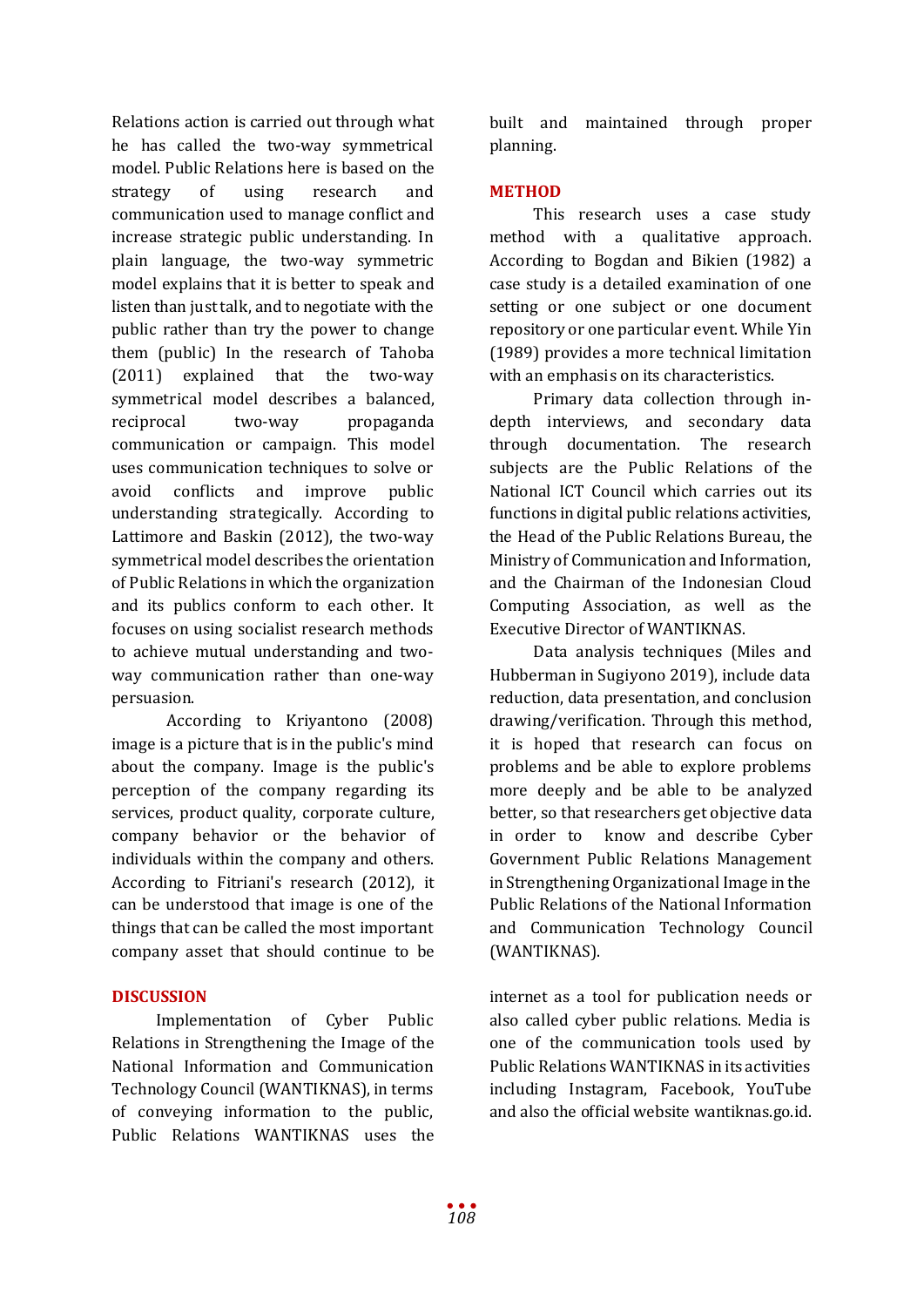

Picture 1. Website of Dewan TIK Nasional

Cyber Public Relations activities of course there are several processes and stages. Public Relations of WANTIKNAS uses the website as the official media to convey information and introduces the profile of WANTIKNAS as the identity of the WANTIKNAS agency. In addition, the official website also contains content related to activities carried out by WANTIKNAS.

The website is also held by the PR team itself in its management, whether it's uploading news, e-Buletins, changing website sliders, to flyers.

related to activities, or replace videos that are directly linked to YouTube WANTIKNAS. Most of the content is managed directly by WANTIKNAS public relations. However, there are some that are not managed by the PR team, namely related

to the regulation menu, presentations, studies, there is a separate admin. Researchers observed and observed the Wantiknas website only contained when the activity was running.

Social media has also become a form of media that is now widely used by organizations, including WANTIKNAS. WANTIKNAS has long been active in using social media networks, including Facebook, Instagram, and YouTube. In this case, public relations WANTIKNAS seeks to maximize public relations activities through social media as a means to convey information and also to improve the existence of the organization through social media and also to become a means of two-way information between WANTIKNAS and the public.



Picture 2. Facebook of Wantiknas

Such as Instagram and Facebook which are now one of the most widely used media in carrying out the function of public relations in conveying information. Instagram and Facebook activities are almost the same, both of which the content is

presented is the same. Instagram, Facebook, and YouTube activities themselves are sourced from activities carried out by WANTIKNAS, there is no content that is routinely created every day.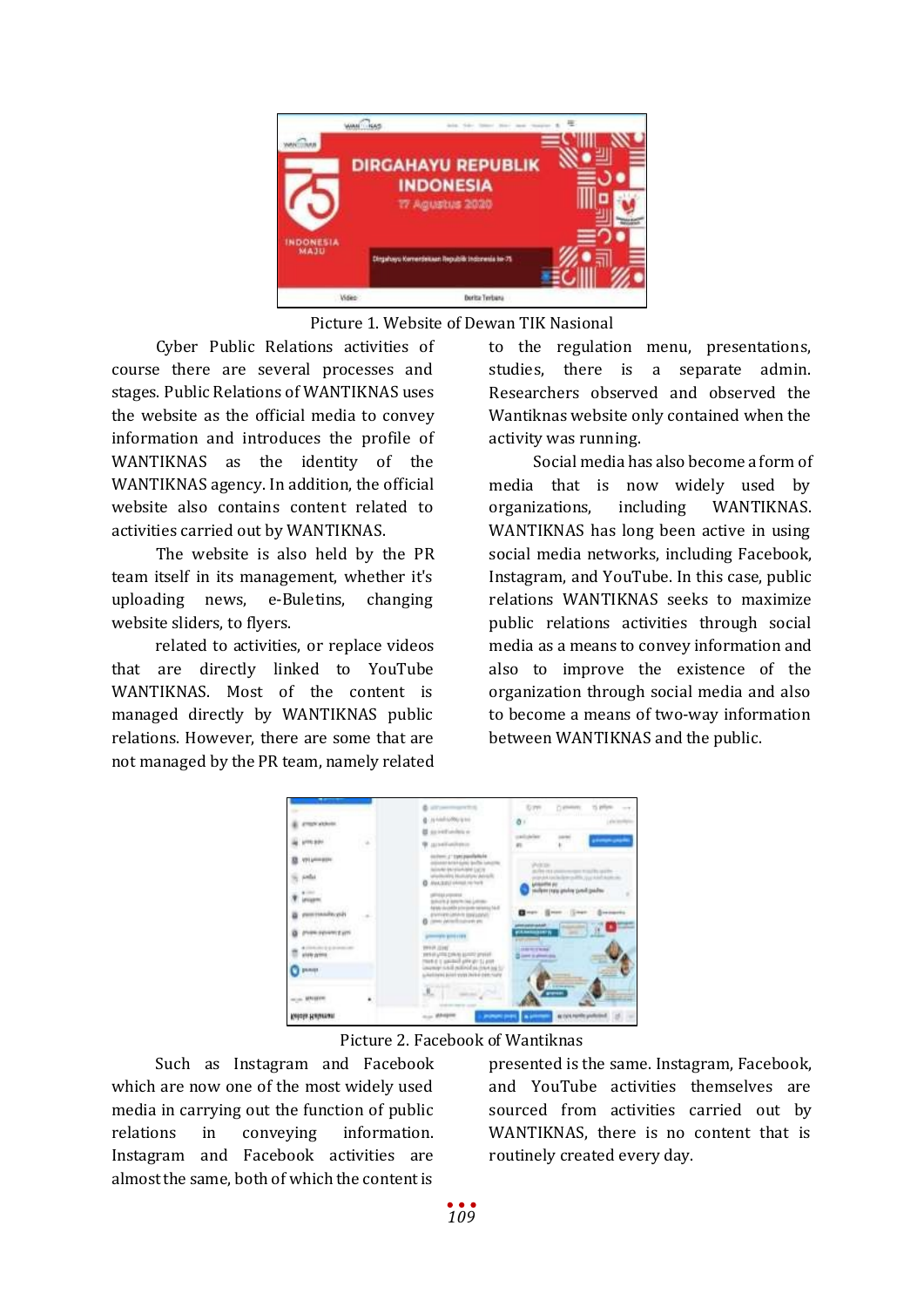

Picture 3. Instagram of Wantiknas

| ٠ |           |  |  |   |      |     |
|---|-----------|--|--|---|------|-----|
|   |           |  |  |   |      |     |
|   |           |  |  |   |      |     |
|   |           |  |  | ۰ |      |     |
|   |           |  |  |   |      | --- |
|   | Wantiknas |  |  |   |      |     |
|   |           |  |  |   | 11 D |     |
|   |           |  |  |   |      | Þ   |
|   |           |  |  |   |      |     |
|   | 科师海上      |  |  |   |      |     |
|   |           |  |  |   |      |     |
|   |           |  |  |   |      |     |
|   |           |  |  |   |      |     |

Picture 4. Youtube Wantiknas

Social media has indeed become one of the new alternatives that is quite practical and fast for disseminating information, especially in public relations activities. Besides being fast and not consuming a lot of budget, it is also a medium to encourage the existence of WANTIKNAS through its public relations function so that it is increasingly known to the public. Developments also affect the way WNATIKNAS public relations work by using social media.

Based on the results of research D.S. Moore and J.C. McElroy (2012) states that content on social media with a large number of comments on a post represents the level of success on social media. The number of likes also indicates the content is interesting. Likes and comments have been widely used as a measure of the impact of a publication. Engagement is important because the more engagement you get, the more likely it is that the publication will be accepted by the public.

Engagement is important because it can show a good relationship with the audience and have an impact on audience loyalty.

The lack of engagement that has an impact on audience loyalty to the Wantiknas organization is certainly a concern for how the management carried out by the Wantiknas GPR in the implementation of public relations. Meanwhile, Cyber Public Relations activities should be able to produce what the 3Rs say, namely relations, reputation, and relevance aimed at the company's image (Julius Onggo: 2004).

The process of managing Cyber Government Public Relations Wantiknas based on the observations of researchers to the team that manages public relations activities, generally only uploads content on social media Facebook and Instagram, namely, Wantiknas activity flyers, news linked to the website, holiday memes and uploaded infographics that are inconsistent. every day. While the Cyber Government Public Relations team of Wantiknas has never evaluated its activities either through comments, likes, views or increasing followers due to limited human resources.

Whereas according to Cutlip & Center in Ruslan (2010), "The process of four stages or the main steps of implementing public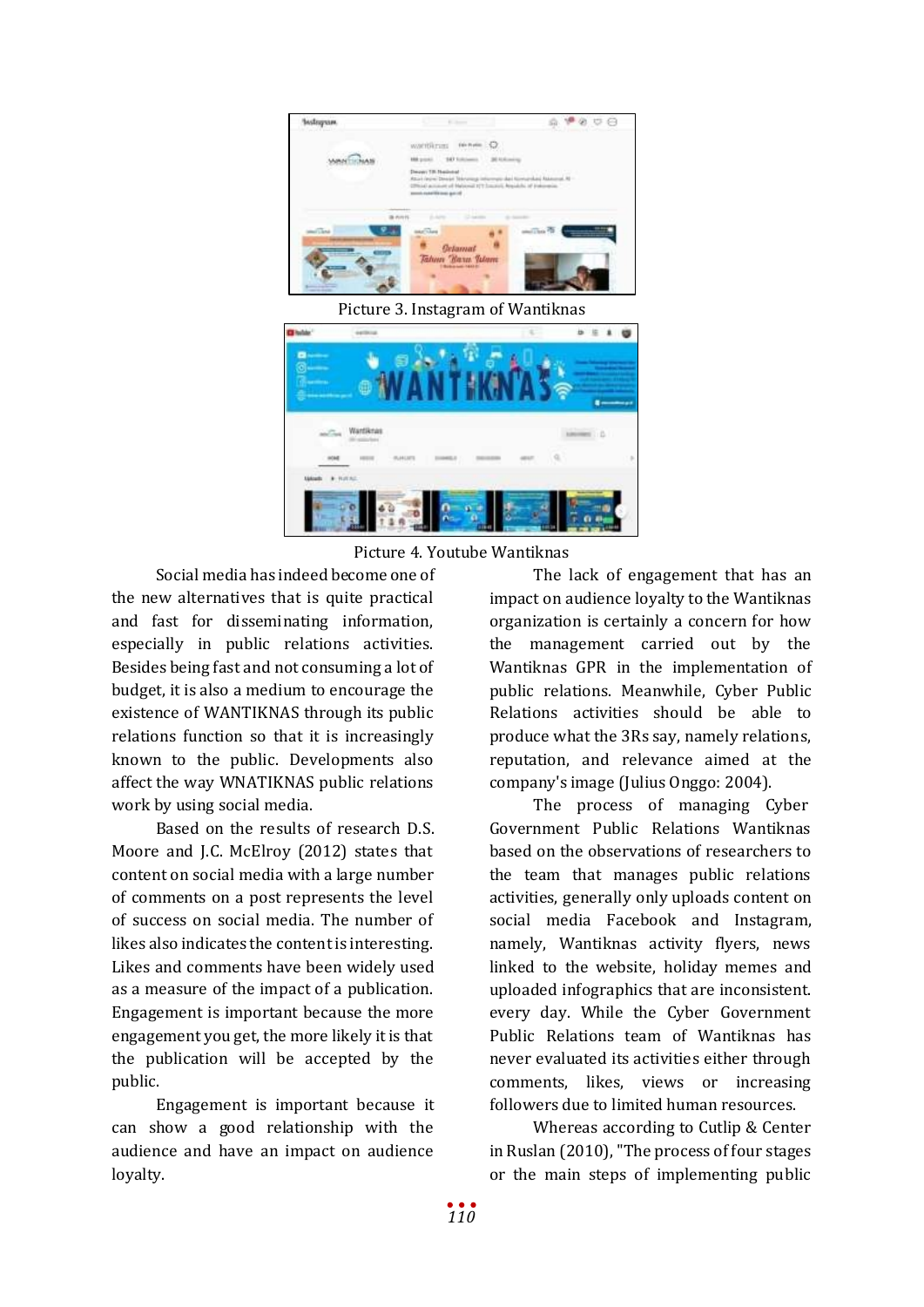relations activities, namely research and listening (research-listening), planning and making decisions (planning-decision), communicating and implementing (communication-action). ), and evaluate (evaluation)."

The amount of enthusiasm for public relations activities through digital or Cyber Public Relations certainly affects the way of working or public relations management to be right on target in strengthening the organization's image in the public eye. Having quite a lot of digital platforms in public relations activities, Cyber Public Relations management is a must where one of its triggers is how to manage and strategize digital messages across all platforms used to have an impact on strengthening the image of the organization.

As an institution that is responsible to the president with duties and functions for the acceleration of ICT in Indonesia (Keppres No. 1 of 2014) with a focus aimed at developing digital transformation in Indonesia (Kepmen PPN/Head of Bappenas No. Kep. 45/M/PPN /HK/2020), Wantiknas certainly needs adjustments in managing public relations activities that can communicate digitally or Cyber Public Relations to the public in order to create a good organizational image.

Referring to the data that the researchers observed at the beginning, the researchers concluded that currently Wantiknas has made efforts in managing Cyber Public Relations, as evidenced by the many digital platforms used. Unfortunately, the management has not been maximized as the goal is to encourage the strengthening of the company's image as a non-structural state institution that focuses on the ICT sector with the task of developing digital transformation. In addition, the number of digital platforms used by Wantiknas is not commensurate with the content presented as an effective two-way communication between the organization and its public for

mutual understanding. So it can be said that the digital communication strategy used by Wantiknas has not been right on target, because there is still little interaction and public interest in Wantiknas.

This, the researcher concludes, is stated from the data that the researcher wrote at the beginning that there is very little engagement from the public on the Wantiknas social media, even though it has been running for the past one year. This means the image of the Wantiknas organization is still not attached to the wider community, especially in today's digital era. Of course, this is a problem that researchers need to examine more deeply in order to become input for how to manage the Cyber Public Relations Wantiknas which until now has not been maximized in its implementation.

The management of the website is held directly by the Public Relations of WANTIKNAS. But regarding the content, there are indeed some that are filled by other teams as mentioned above regarding regulations, presentations, and studies. Another thing related to the content of the information submitted also contains a description of various activities that have been carried out or will be carried out. In addition, social media activities also follow existing activity patterns, only adding if there are big holidays or government information that needs to be published on WANTIKNAS social media. The findings from several sources also show that the cyber activity of WANTIKNAS Public Relations is still not optimal, in other words, it only exists with various social media, namely Instagram, Facebook, and YouTube. Several findings related to the obstacles faced in its implementation are the lack of human resources who manage cyber public relations, public relations budgets, to the public relations management of WANTIKNAS. Based on these data, it becomes the material for researchers in the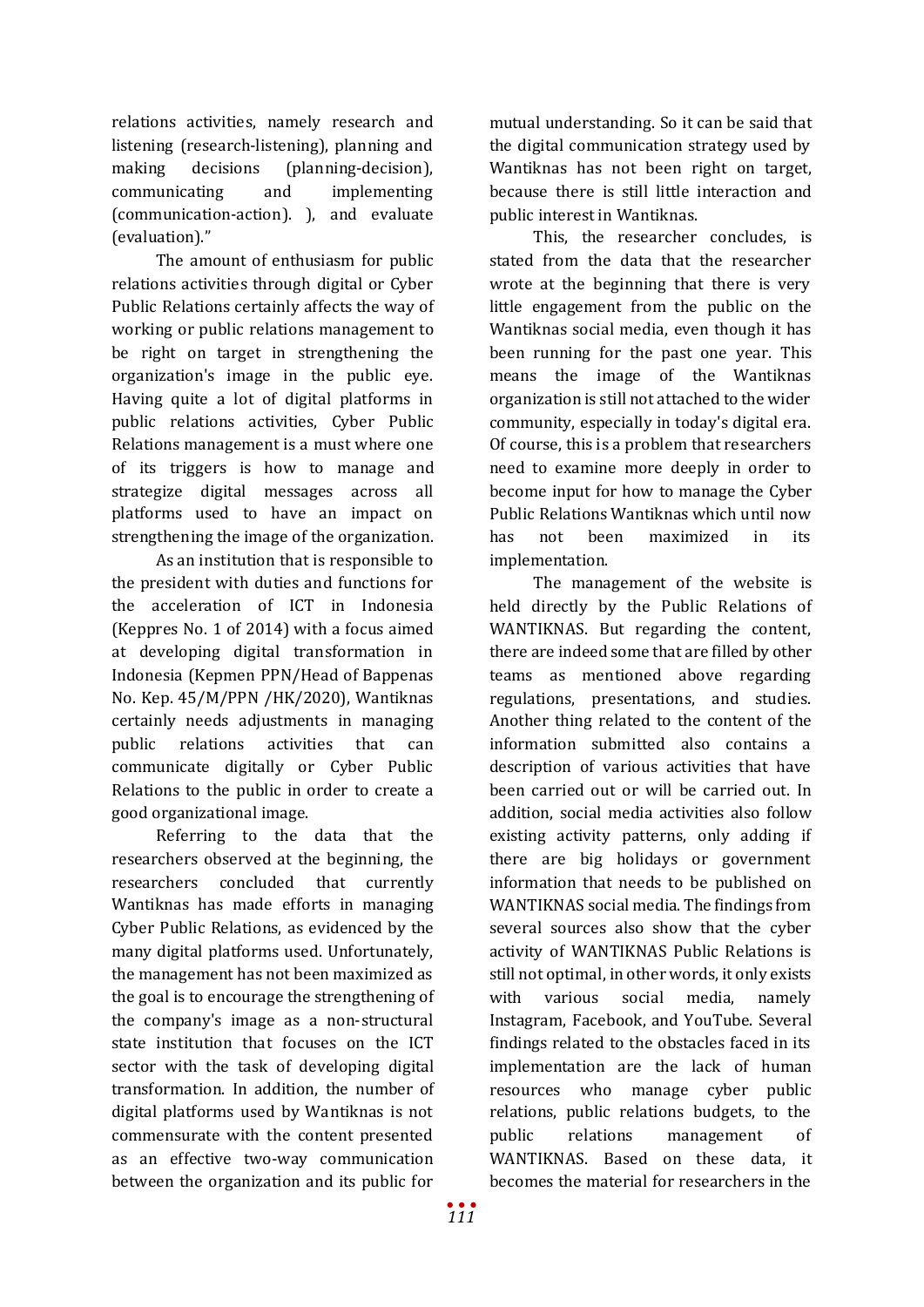discussion which will formulate answers to various existing problems. Then these materials also become the basis for providing appropriate recommendations so that the Cyber Government Public Relations Management of WANTIKNAS can be even more optimal and able to provide reinforcement to the image of WANTIKNAS as an institution that has the task of developing ICT or digital transformation.

# **Discussion**

Public relations governance in a government becomes a management system that can encourage and improve the success of government programs/policies that are sourced from public trust and mutual understanding between the two to achieve common goals. This has also been regulated in the Menpan/RB Regulation No. 30 of 2011 concerning general guidelines for public relations governance, including carrying out reciprocal communication between government agencies and the public that is planned to create mutual understanding and achieve goals, in order to obtain mutual benefits, then improve the smooth running of the community. information flow and public accessibility, and enhance a positive image and reputation.

From the results of the research above, researchers have combined the results of research with the formulation of the problem, in which Public Relations WANTIKNAS has not implemented public relations management in public relations activities in general. Public Relations Wantiknas still follows the pattern of existing WANTIKNAS activities/programs as usual. Every activity carried out by<br>WANTIKNAS, such as Focus Group such as Focus Group Discussions, internal routine meetings, coordination meetings, to ICT-Talk discussions is a source in the implementation of public relations activities.

Public relations management, which should be a basic reference in public

relations activities and is a continuous process, has not yet been implemented. In addition, the role of Public Relations at WANTIKNAS is only as a transmitter of information to the community and its own institutions as a support team to publish various WANTIKNAS activities. Whereas regarding the position of public relations in government institutions, Cutlip and Center (1994) said that ideally public relations is intended to be in the core staff, directly under the leadership(decision makers) or top managers to be more capable in carrying out their duties. This means that with this position, public relations WANTIKNAS can know and understand directly the background of a decision taken by the leadership, know the direction of the organization and assist in achieving the success of the organization's goals. In this case, Public Relations WANTIKNAS directly receive information to be submitted to the public. Ideally WANTIKNAS public relations are involved in the decision-making process or various activities that are programs or policies of WANTIKNAS, so that public relations functions as a direct channel from WANTIKNAS which will later be packaged into Cyber Public Relations and delivered to the public. Apart from internal WANTIKNAS, public relations is also able to accommodate voices or responses from the public or the wider community regarding the activities taken by WANTIKNAS.

Analysis of the public relations management process carried out by WANTIKNAS which has not yet been implemented, then the results of this study if applied in the correlation of the components of public relations management and the process of the main stages or steps in the implementation of public relations activities from Cutlip & Center, are: First, Research and listening (Research- Listening)

At this stage according to Cutlip, Center and Broom (2009), the research process is divided into two methods, namely,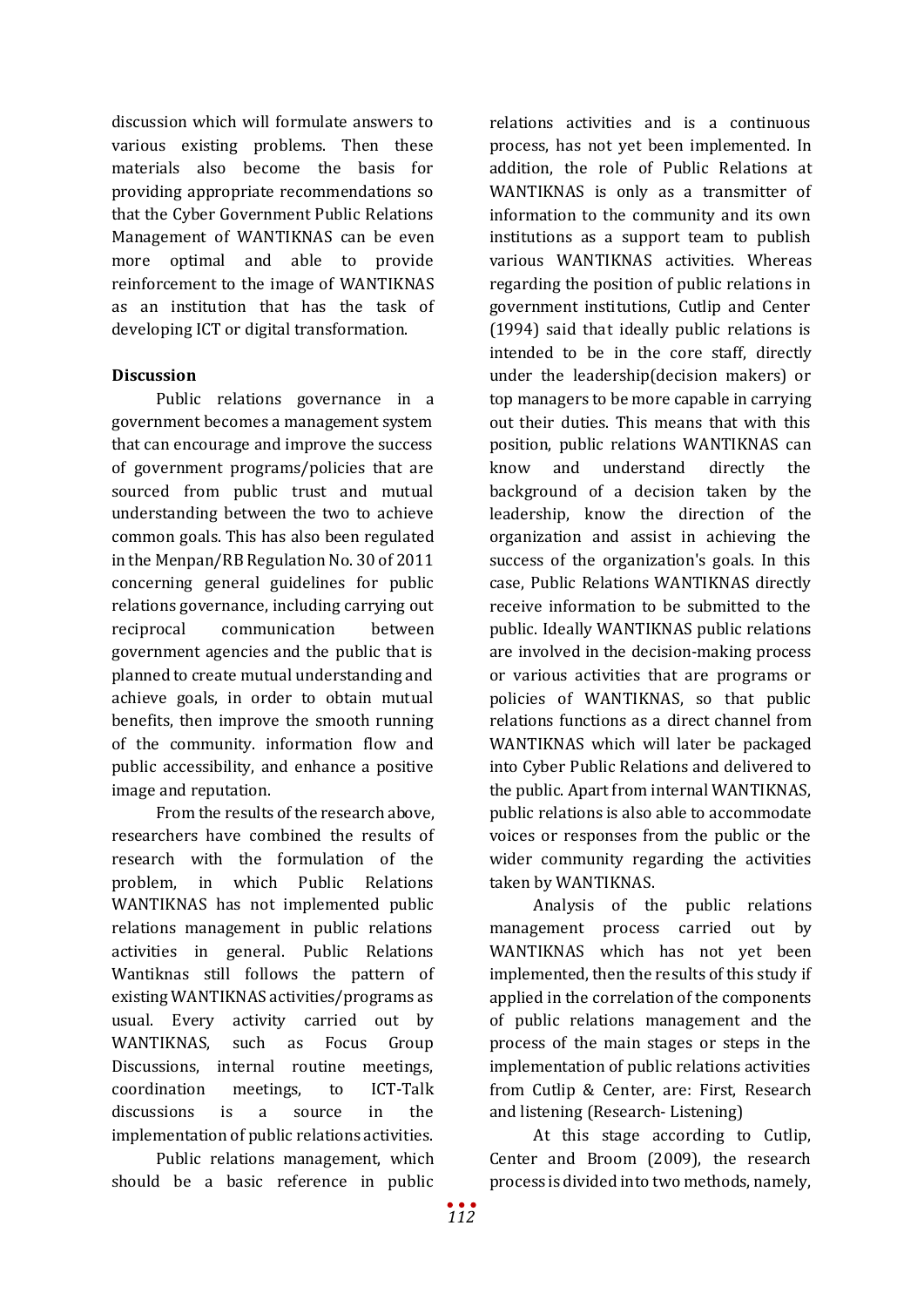informal or exploration and formal methods. Based on the research results from the data that the researcher has analyzed, WANTIKNAS can carry out two initial methods in research or define what is being carried out by WANTIKNAS. Public Relations WANTIKNAS can use informal methods with personal communication such as interviewing resource persons related to the interests of WANTIKNAS, *Focus Group Discussion*, searching for data through online media, and field reports. Public Relations of WANTIKNAS can observe the opinions, attitudes, of those with an interest in several WANTIKNAS policies. While the formal method, Public Relations WANTIKNAS can analyze the data that has been obtained which is then re-evaluated some facts from the information by re-identifying what policies are of interest, later a decision will be taken relating to the interests of WANTIKNAS.

Two, Planning and Decision Making (Planning-Decision) In planning activities, WANTIKNAS can take several strategic steps to establish the WANTIKNAS work program or systematic plan that is in line with the interests of achieving the goals of WANTIKNAS every year. Then a sustainable strategy is also needed or it can be said that a comprehensive strategy will become the WANTIKNAS standard that can characterize decision patterns that are able to adapt to opportunities or threats from WANTIKNAS. This standard becomes a reference or benchmark in the implementation of cyber public relations activities in the future.

At this stage, the strategic planning of WANTIKNAS begins with an objective decision on the policies of interest. Then Public Relations WANTIKNAS can determine the target audience that will be targeted by WANTIKNAS, describe the program or policy implemented and why the policy applies, adjust the budget and schedule. In addition, Public Relations WANTIKNAS can identify action and communication strategies. How

often will it be communicated to the public, how the content will be presented, what channels will be used by Public Relations WANTIKNAS and in planning also include how the SWOT analysis is carried out. In this case, through the official website channel wantiknas.go.id, social media includes Instagram, Facebook, and YouTube. Here it can be mapped which content is the website, Instagram, Facebook, and YouTube and how the schedule can be implemented which can then be implemented in digital public relations activities called cyber public relations.

Three, Communication and<br>Implementation (Communication-Action) (Communication-Action) According to Sam Black (Effendy, 2006) government public relations have the task of regularly disseminating information about planning policies and the results that have been achieved, explaining and educating about legislation, regulations and matters relating to the lives of the people themselves. With regard to the above public relations duties, WANTIKNAS public relations can implement the plans that have been prepared by communicating them to the public.

Public Relations of Wantiknas, can disseminate information that has been agreed upon by the leadership to the public through social media and the Wantiknas website appropriately with a two-way communication model. This two-way communication can be more interactive with the community which can then be called using the two-way symmetrical communication model of communication (Grunig-1992).

The purpose of this model is to create two-way communication by creating mutual understanding between WANTIKNAS and the public. According to the researchers' observations, Public Relations WANTIKNAS still uses a one-way communication model, which is only to convey information to the public. Meanwhile, in the general guidelines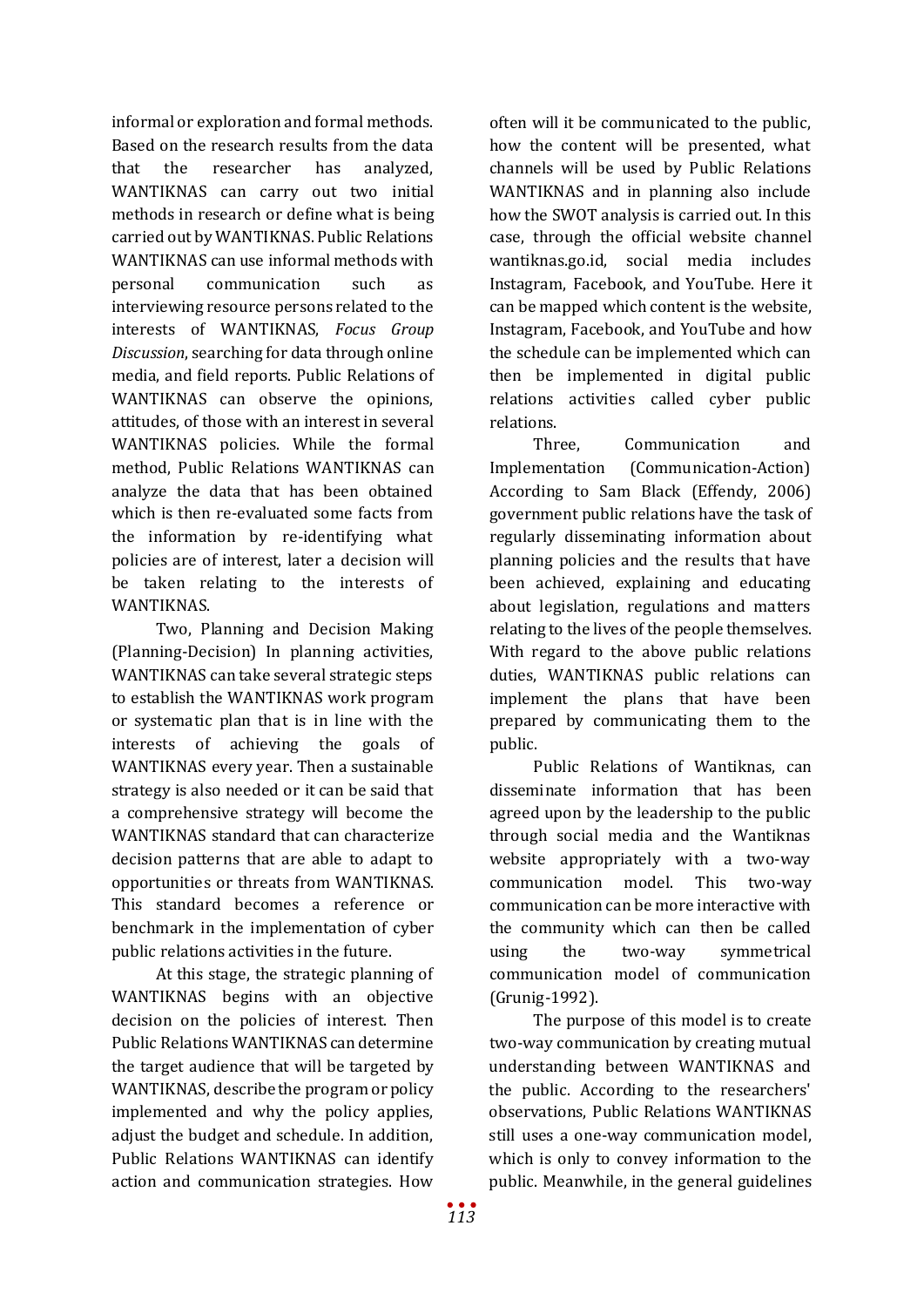for public relations governance, Menpan/RB Regulation Number 30 of 2011 one of them is to carry out reciprocal communication between government agencies and the public that is planned to create mutual understanding and achieve goals for mutual benefit. So the researcher argues that the two-way symmetrical communication model can be implemented in public relations communication activities, especially in the implementation of cyber public relations.

Implementation of public relations WANTIKNAS at this stage can distribute every agreement that has an interest in this matter through the digital platform used by WANTIKNAS. In this technological era, WANTIKNAS must be more creative and innovative in packaging information, there are many methods ranging from visuals, audio, to various infographics that can be presented in cyber public relations. In addition, from the results of the research above, the researcher views that leadership is very closely related to the success of public relations activities.

Based on data in the field, it is known that the leadership of WANTIKNAS has a considerable impact on public relations activities aimed at the existence of WANTIKNAS. This strategy can be carried out in the implementation of two-way communication with the commitment of leadership at the policy level (at least at the executive director level who then receives input, identifies, and reviews the cyber management of WANTIKNAS Public Relations), of course, through this close commitment, it makes it easier to formulate internal policies management of cyber Public Relations and consistency in its implementation.

In practice, this is very crucial and important, because with the support, policies, and supervision of WANTIKNAS on public relations, it is very important in the success of WANTIKNAS's cyber Public

Relations and strengthening the image of WANTIKNAS as an institution that has a vision and mission of developing ICT or digital transformation. Four, To Evaluate *(Evaluation)* At this final stage, namely the evaluation of all cyber activities of WANTIKNAS Public Relations, starting from the effectiveness, the planned strategy, and also the communication style delivered. In this case, WANTIKNAS needs to set standards or the existence of measuring tools that have been previously set in planning, so that in evaluating each activity, it can be directed and structured what are the weaknesses and strengths in its implementation.

WANTIKNAS also needs to assess in quantitative and qualitative form each work program that has been implemented. Such as how the public response during carrying out these activities, how much the increase in followers, viewers, to those who access all WANTIKNAS channels. This becomes important in the evaluation stage to encourage future improvements. That way it can be mapped into several parts in the evaluation, including what are the results of what has been implemented, the communication outputs which include public participation and also receiving public information.

Although the implementation of communication management and public relations institutions has not been implemented properly. Humas Wantiknas doesn't limit the existence of information that must be published. Various Public Relations cyber platforms are well utilized by Public Relations WANTIKNAS in managing information, starting from the Website, Instagram, Facebook, and YouTube. The media is a forum for delivering information on WANTIKNAS activities to the public. However, unfortunately cyber Public Relations activities have not been managed properly, even based on data in the field it has not been used optimally for public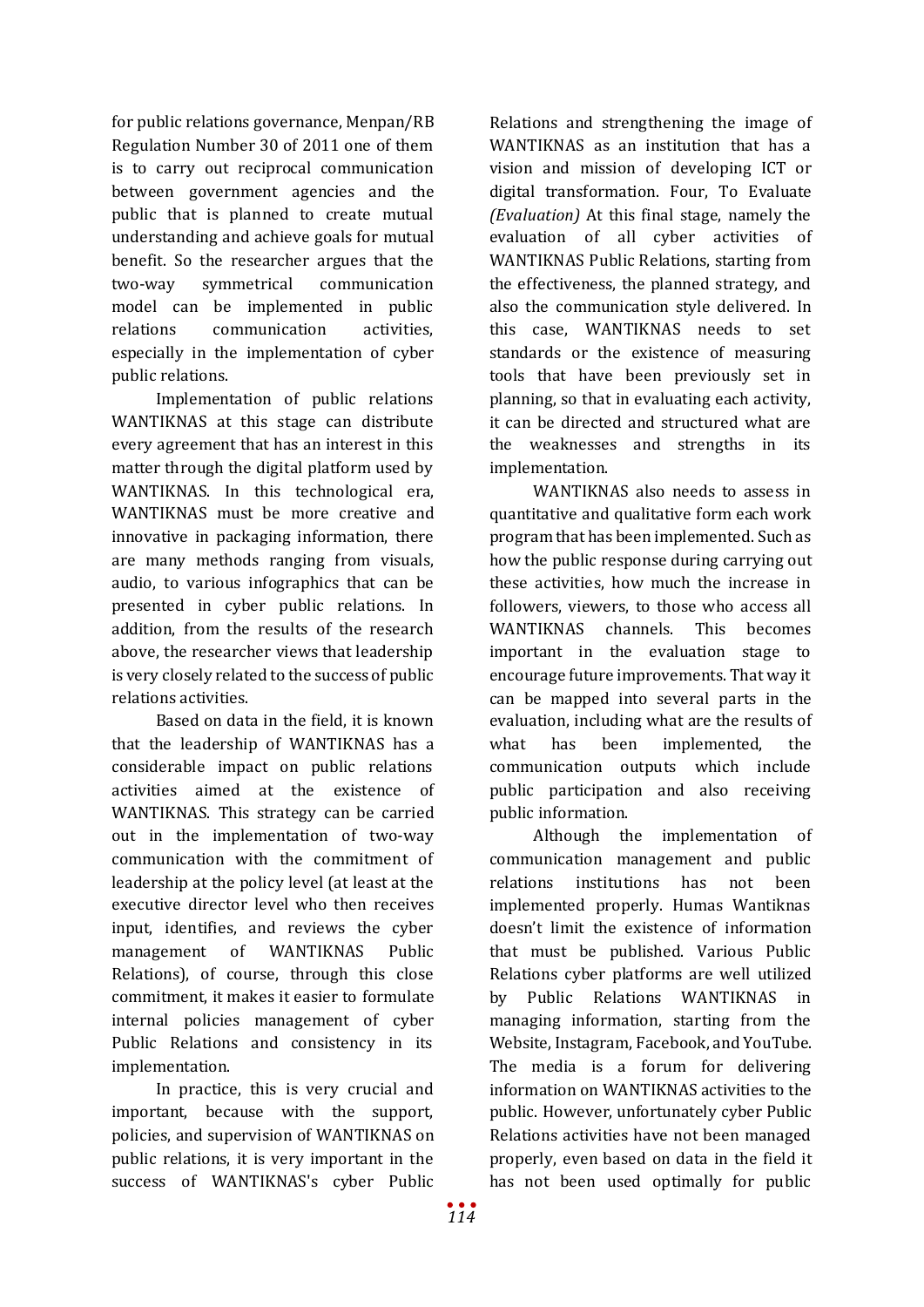relations activities. This is because digital public relations patterns are based on existing activities, namely following the internal activities of WANTIKNAS itself.

Cyber Public Relations activities are more about making news after the activity takes place, then uploading it on the official website, and photo news on social media networks Instagram and Facebook which are then linked to website links so that they can be read in full, the aim is to attract readers to open the website. In addition, YouTube is also used when there are activities that are open by doing live broadcasts. From the findings above, public relations are increasingly using the internet in their activities, although it is not yet optimal.

This is the same as the theory from John December (1997) in Thurlow (2004) regarding Computer Mediated Communications, that the process of human communication through computers, involves a person, is located in a certain context, and is involved in the process of forming media for various purposes. With several media platforms used by public relations, WANTIKNAS should be able to give rise to what Julius Onggo (2004) said, namely the existence of relationships, namely being able to interact with others.

Various target audiences to build relationships and corporate image. Reputation, which is the most important asset in a business, cyber Public Relations is an art in building an online reputation on an ongoing basis. Relevance, which is to make online Public Relations initiative activities relevant to corporate public targets. However, in reality it has not achieved these three things. Cyber Public Relations activities that are not yet optimal have many obstacles, such as at the beginning the researcher said that WANTIKNAS has not implemented management which has an impact on cyber Public Relations activities that have not been optimal. Then the

managed properly, then the relevant leaders need to participate in monitoring and evaluating these public relations activities, in order to encourage an increase in wellmanaged cyber Public Relations activities to optimize public communication that is increasingly interactive. In addition, researchers also see that the need for optimizing cyber Public Relations activities aimed at the existence and image of WANTIKNAS is increasingly known to the public. The effectiveness of digital public relations activities is

researcher views that the management of cyber Public Relations needs qualified and sufficient resources in its implementation, with many digital platforms used in public relations activities, WANTIKNAS needs an organized cyber Public Relations team so that they can help formulate related policies which will be informed. through social media. If these resources have been

considered influential in the management of the WANTIKNAS organization. Moreover, based on the results of extracting interview data and direct observation, WANTIKNAS is a government institution that has a strategic role in the current era, namely policies related to ICT or digital transformation. In some of the information the researchers got, there was a lot of material that could be social media content, be it Instagram, Facebook, to video content for YouTube. As the researcher mentioned at the beginning, this leadership commitment is the key in managing cyber Public Relations which has an impact on the existence of WANTIKNAS. If the material is sufficient, leadership commitment, management, sufficient resources, it's time to improve public communication through interactive, innovative, and creative content through various visuals, audio, infographics, to interesting writings oriented to public needs that are aligned with WANTIKNAS internal policies. So that the application of the twoway symmetrical communication public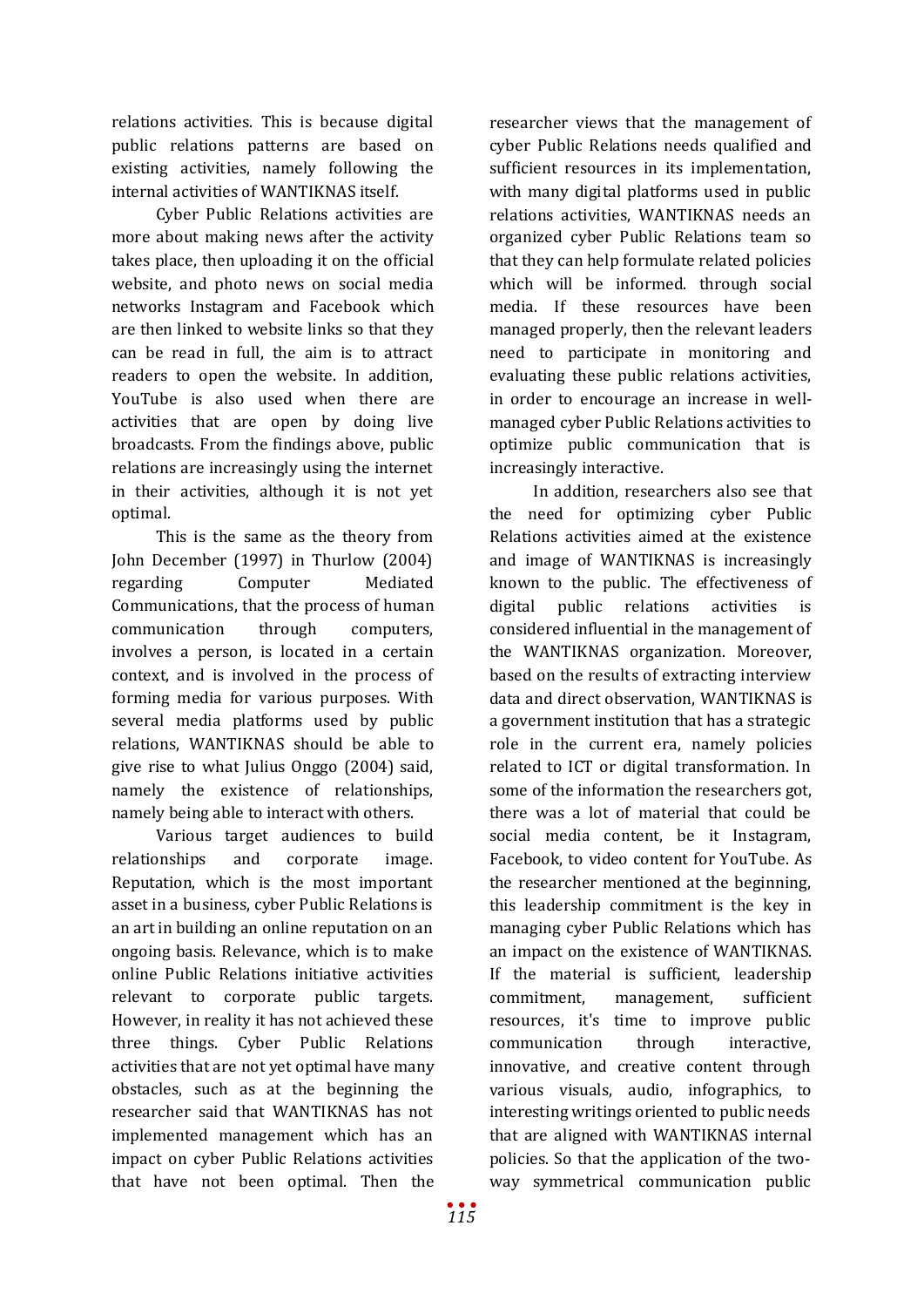relations model can be carried out in order to obtain a sense of mutual understanding between WANTIKNAS and the public.

# **CONCLUSION**

As one of the government agencies that has the task of developing ICT, the National Information and Communication Technology Council (WANTIKNAS) has transformed public relations activities by utilizing Cyber Public Relations consisting of the website wantiknas.go.id, as well as social media Instagram, Facebook, and YouTube. However, its implementation has not been optimal because WANTIKNAS has not implemented public relations communication management specifically in public relations activities, this is management. In addition, the role and function support team in the delivery of information to the public, constrained by limited human resources in its of public relations in WANTIKNAS is also as a so that public relations has not been placed as a position that has a strategic role.

## **REFERENCES**

- Andrew F. Wood & Matthew.J. Smith (2005), *Online Communication: Linking Technology, Identity and Culture.* New jersey : Laurence Erlbaum Associates
- Ardianto, Elvinaro (2004), *Mediator*, Vol.5 No. 2 2004
- Atikah. (2019). *"Implementasi Cyber Public Relations Dalam Meningkatkan Citra Positif Perusahaan PT Pln (Persero) Aceh."* Universitas Islam Negeri Ar-Raniry Banda Aceh.
- Bogdan. R.C and Biklen S.K (1982). *Qualitative Research For Education* : An Introduction to Theory and Methods, Boston : Allyn and Bacon. Inc
- Cutlip M, Scoot, Allen H. Center, Glen M. Broom. (2009). *Effective Public Relations.* Yakarta: Kencana.
- Dewan Teknologi Informasi dan Komunikasi Nasional. (2020). Profil. Retrieved from

[http://www.wantiknas.go.id/id/profi](http://www.wantiknas.go.id/id/profil/p) [l/pe](http://www.wantiknas.go.id/id/profil/p)ndahuluan

- Effendy, Onong Uchjana. (2006). *Humas Suatu Studi Komunikasi*. Bandung: PT. Remaja Rosdakarya.
- Erliansyah, Beni. (2017). *"Manajemen Pengelolaan Cyber Public Relations Dalam Mewujudkan Good Governance Pemerintah Kota Payakumbuh."* Jom Fisip. Vol.4 No.2 Oktober/ 2017, hal. 3.<br>Gabrina dan Suharvanti (2013-2014).
- na dan Suharyanti (2013-2014).<br>*"Analisis Strategi Cyber Public "Analisis Strategi Cyber Public Relations PT. Pertamina (Persero) Untuk Sosialsiasi Penyesuaian Harga LPG 12KG."* Journal Communication Spectrum, Vol.3 No.2 Agustus 2013 – Januari 2014. Program Studi Ilmu Komunikasi Universitas Bakrie. Hal. 174-191.
- *Guide to Developing an Online Strategy in the World of Social Media*, Second Edition,
- London and Philadelphia.<br>Harini, Ira Nur. (2014).  $(2014)$ . Manajemen Hubungan Masyarakat Dalam Upaya Peningkatan Pencitraan Sekolah (Studi Kasus di SMP AL Hikmah Surabaya). *Jurnal Inspirasi Manajemen Pendidikan, 4(4), 8-20.*
- Kementerian Komunikasi dan Informatika. (2006). Lingkup Program Government Public Relation. Retrieved from https[://www.kominfo.go.id/content/](http://www.kominfo.go.id/content/detail/6)<br>detail/6 857/lingkup-program 857/lingkup-program government-publicrelations/0/pp\_gpr
- Kriyantono, Rachmat (2008), *Teknik Riset Komunikasi*, Jakarta: Kencana
- Lattimore, Baskin, Heiman, Toth. (2012*). Public Relations: The Profession and The Practice, Fourth Edition*. New York: The McGraw-Hill Companies.
- Onggo, Bob J. (2004). *Cyber Public Relations*. Jakarta: PT. Elex Media Kompetindo.
- Phillips, David and Philip Young. (2009). Online Public Relations a Practical.
- Robert, K. Yin. (1989) *Case Study research Design and Methods* (Washington : Cosmos Corporation)